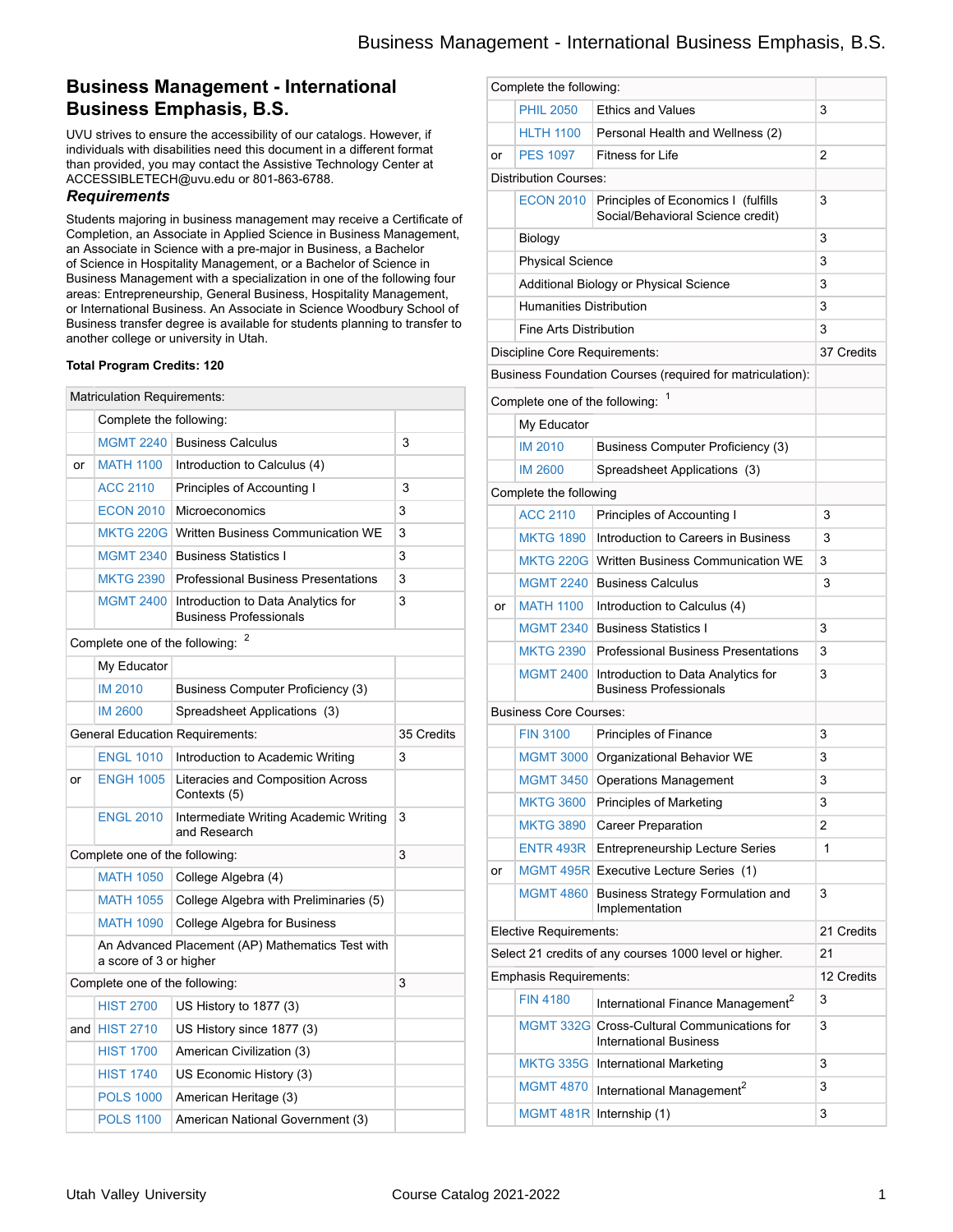# Business Management - International Business Emphasis, B.S.

| <b>Emphasis Elective Requirements:</b>                                | 12 Credits |
|-----------------------------------------------------------------------|------------|
| Complete 12 upper-division elective credits with advisor<br>approval. | 12         |

#### **Graduation Requirements:**

- 1. Completion of a minimum of 120 semester credits required in the BS degree; at least 40 credit hours must be upper-division courses.
- 2. Overall grade point average 2.0 or above with a minimum of 2.5 GPA in all Woodbury School of Business courses. No grade lower than a "C-" in core and specialization courses.
- 3. Residency hours: Minimum of 30 credit hours of business courses through course attendance at UVU, with at least 10 hours earned in the last 45 hours.
- 4. Completion of GE and specified departmental requirements. Students are responsible for completing all prerequisite courses.
- 5. Successful completion of at least one Global/Intercultural course.

NOTE: Students will be limited to 9 hours of upper-division credit until Matriculation is completed.

#### Footnote

 $1$ My Educator score of 80% or better; IM 2010 or IM 2600 with a grade of B- or higher.

 $2$ Courses cannot be taken until student is matriculated.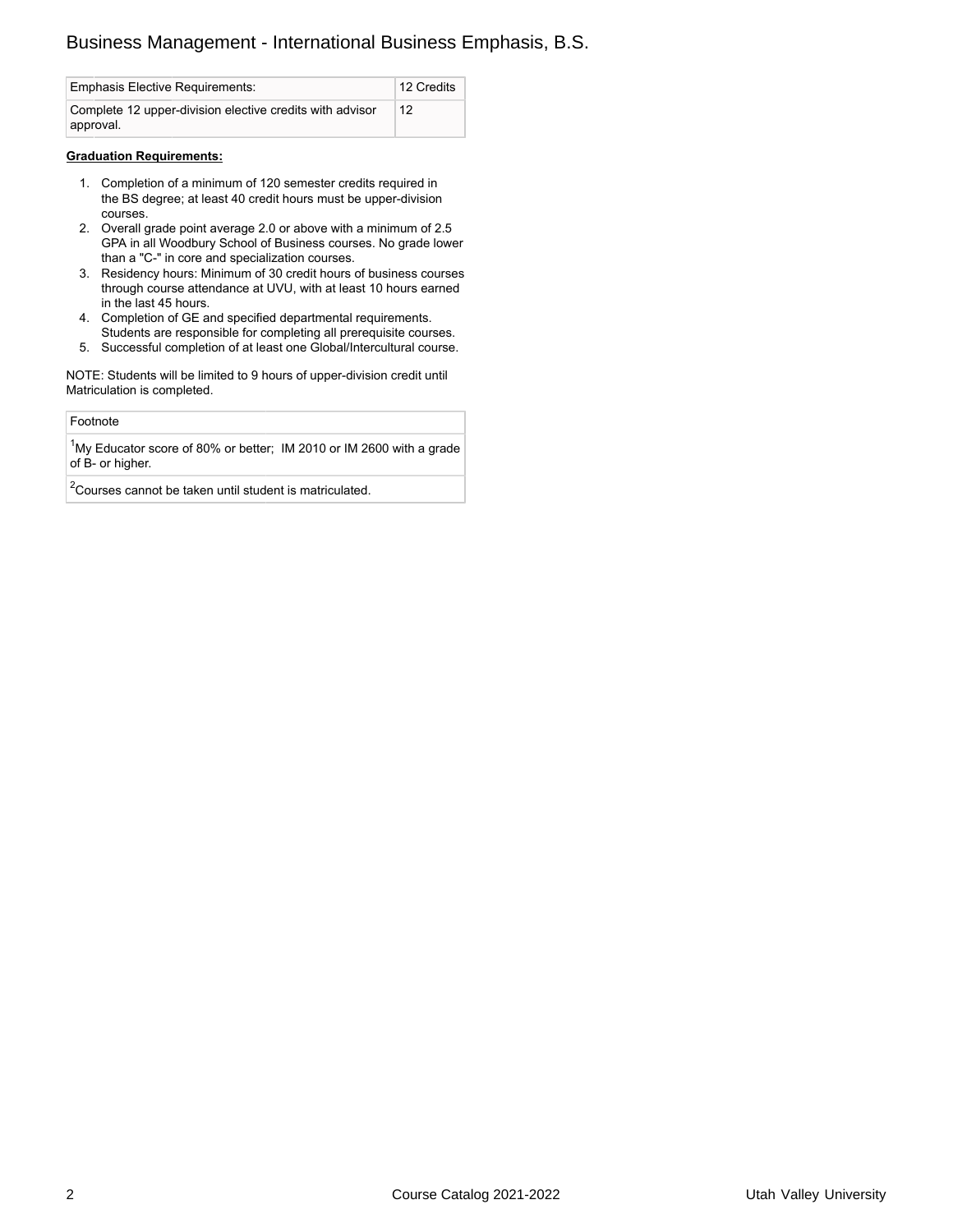## **Business Management - International Business Emphasis, B.S.** *Graduation Plan*

This graduation plan is a sample plan and is intended to be a guide. Your specific plan may differ based on your Math and English placement and/or transfer credits applied. You are encouraged to meet with an advisor and set up an individualized graduation plan in [Wolverine](http://www.uvu.edu/wolverinetrack/index.html) Track.

Milestone courses (pre-requisites for a course in one of the subsequent semesters) are marked in red and Italicized.

| Semester 1                                       | <b>Course Title</b>                                                                                      | <b>Credit Hours</b> |  |
|--------------------------------------------------|----------------------------------------------------------------------------------------------------------|---------------------|--|
| ENGL 1010/ENGH<br>1005                           | Introduction to<br>Academic Writing/<br>Literacy and<br>Composition                                      | 3                   |  |
| MATH 1050 or MATH<br>1055 or MATH 1090           | College Algebra<br>or College Algebra<br>with Preliminaries or<br>College Algebra for<br><b>Business</b> | 3                   |  |
| Physical Science Distribution                    |                                                                                                          | 3                   |  |
| <b>Fine Art Distribution</b>                     | 3                                                                                                        |                     |  |
| <b>HLTH 1100/PES 1097</b>                        | Personal Health &<br>Wellness/Fitness for<br>Life                                                        | 2                   |  |
| General elective                                 |                                                                                                          | 1                   |  |
|                                                  | Semester total:                                                                                          | 15                  |  |
| Semester 2                                       | <b>Course Title</b>                                                                                      | <b>Credit Hours</b> |  |
| <b>ENGL 2010</b>                                 | Intermediate Writing-<br>Academic Writing &<br>Research                                                  | 3                   |  |
| MKTG 1890                                        | Intro to Careers in<br><b>Business</b>                                                                   | 1                   |  |
| American Institutions                            |                                                                                                          | 3                   |  |
| <b>Biology Distribution</b>                      |                                                                                                          | 3                   |  |
| Elective (IM 2010/2600 **                        | recommended)                                                                                             | 3                   |  |
| General elective                                 |                                                                                                          | 2                   |  |
|                                                  | Semester total:                                                                                          | 15                  |  |
|                                                  | Note: ** Complete with B- grade or higher                                                                |                     |  |
|                                                  |                                                                                                          |                     |  |
| Semester 3                                       | <b>Course Title</b>                                                                                      | <b>Credit Hours</b> |  |
| Additional Biology or Physical Science           |                                                                                                          | 3                   |  |
| <b>PHIL 2050</b>                                 | Ethics & Values                                                                                          | 3                   |  |
| <b>MGMT 2240*</b><br>(preferred) or MATH<br>1100 | <b>Business Calculus or</b><br>Intro to Calculus                                                         | 3                   |  |
| <b>ECON 2010</b>                                 | Principles of<br>Economics I                                                                             | 3                   |  |
| <b>MKTG 2390</b>                                 | <b>Professional Business</b><br>Presentations                                                            | 3                   |  |
|                                                  | Semester total:                                                                                          | 15                  |  |
| Semester 4                                       | <b>Course Title</b>                                                                                      | <b>Credit Hours</b> |  |
| <b>Humanities Distribution</b>                   |                                                                                                          | 3                   |  |